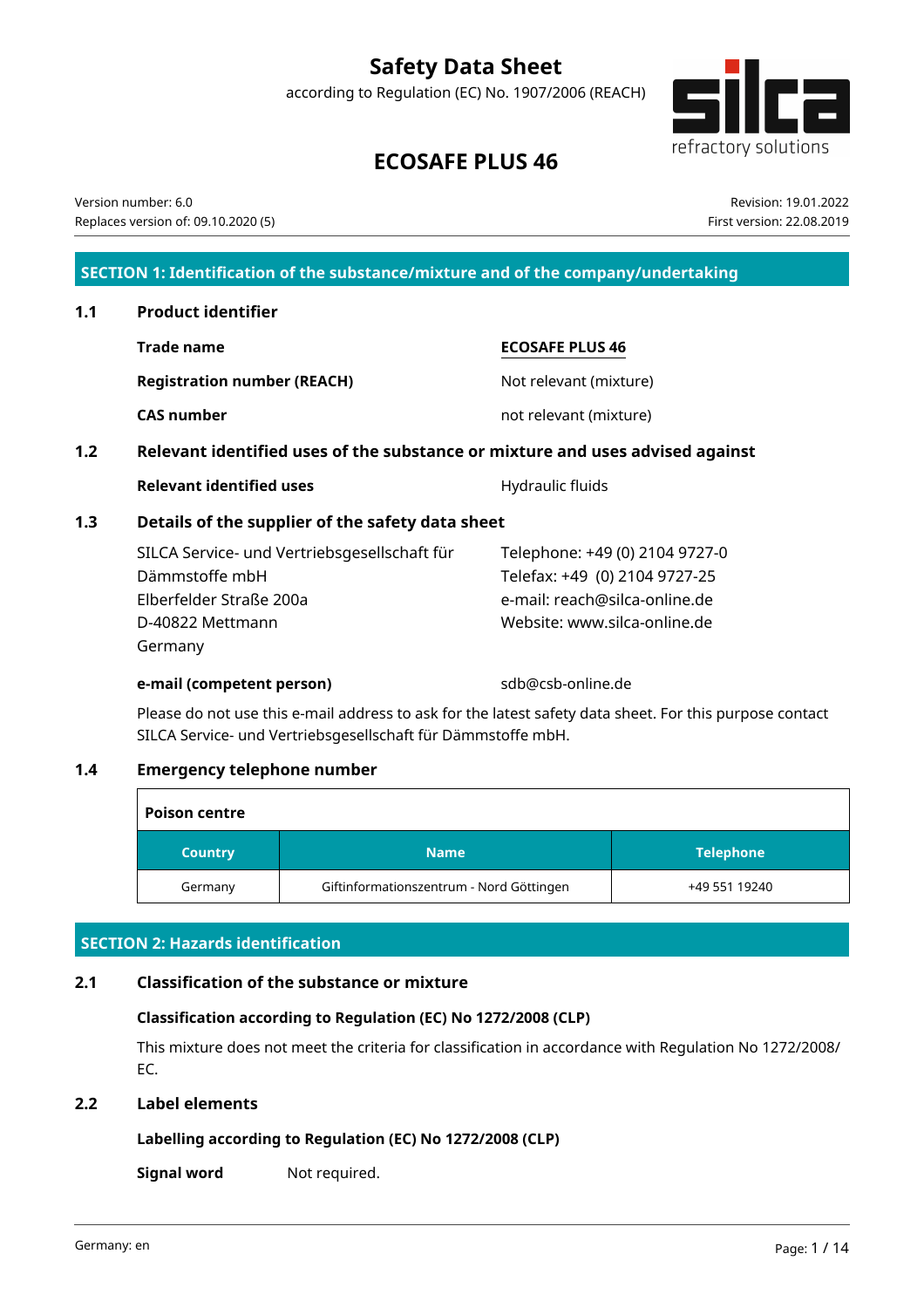| <b>Pictograms</b> | Not required. |
|-------------------|---------------|
|-------------------|---------------|

Supplemental hazard information

**EUH208** Contains 2,2'-[[(5-methyl-1H-benzotriazol-1-yl)methyl]imino]bisethanol. May produce an allergic reaction.

**EUH210** Safety data sheet available on request.

## **2.3 Other hazards**

Special danger of slipping by leaking/spilling product.

## **Results of PBT and vPvB assessment**

This mixture does not contain any substances that are assessed to be a PBT or a vPvB.

## **SECTION 3: Composition/information on ingredients**

#### **3.1 Substances**

Not relevant (mixture).

## **3.2 Mixtures**

 $\Gamma$ 

#### **Description of the mixture**

| <b>Hazardous ingredients</b>                                            |                                            |           |                                                                 |  |                   |
|-------------------------------------------------------------------------|--------------------------------------------|-----------|-----------------------------------------------------------------|--|-------------------|
| Name of substance                                                       | <b>Identifier</b>                          | $Wt\%$    | <b>Classification acc. to GHS</b>                               |  | <b>Pictograms</b> |
| 2,2'-[[(5-methyl-1H-ben-<br>zotriazol-1-yl)methyl]im-<br>ino]bisethanol | CAS No<br>80584-88-9<br>EC No<br>279-501-3 | $0,1 - 1$ | Acute Tox. 4 / H302<br>Eye Dam. 1 / H318<br>Skin Sens. 1 / H317 |  | یخ عد             |
|                                                                         |                                            |           |                                                                 |  |                   |

| Name of substance                                                       | <b>Specific Conc. Limits</b> | <b>M-Factors</b> | <b>ATE</b>       | <b>Exposure route</b> |
|-------------------------------------------------------------------------|------------------------------|------------------|------------------|-----------------------|
| 2,2'-[[(5-methyl-1H-ben-<br>zotriazol-1-yl)methyl]im-<br>ino]bisethanol | -                            |                  | 1.472 $mg/k_{0}$ | oral                  |

## **SECTION 4: First aid measures**

## **4.1 Description of first aid measures**

#### **General notes**

In all cases of doubt, or when symptoms persist, seek medical advice.

#### **Following inhalation**

Provide fresh air.

#### **Following skin contact**

Wash with plenty of soap and water.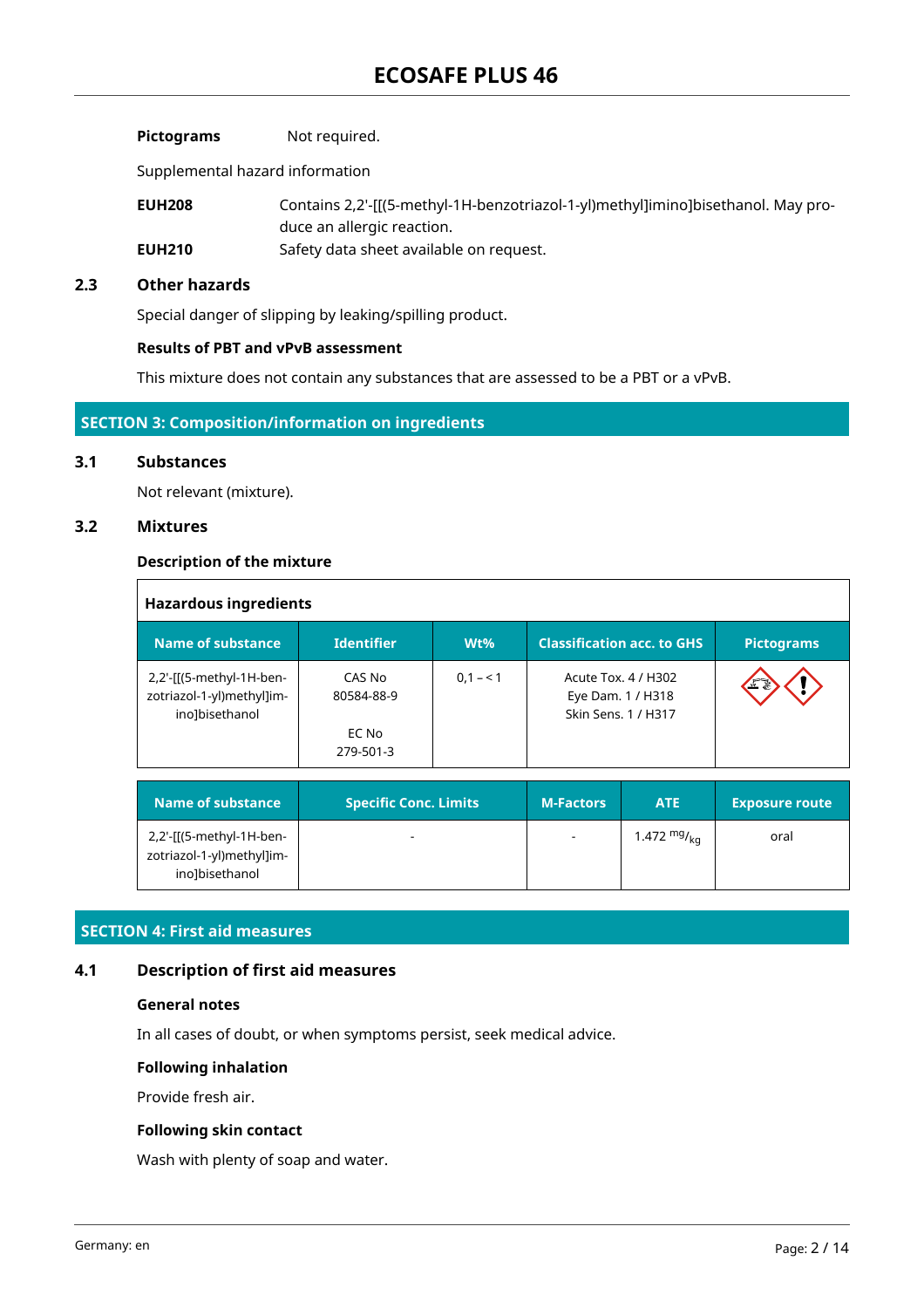## **Following eye contact**

Remove contact lenses, if present and easy to do. Continue rinsing.

## **Following ingestion**

Rinse mouth. Do not induce vomiting. Get medical advice/attention if you feel unwell.

## **Notes for the doctor**

None.

## **4.2 Most important symptoms and effects, both acute and delayed**

These information are not available.

## **4.3 Indication of any immediate medical attention and special treatment needed**

None.

## **SECTION 5: Firefighting measures**

## **5.1 Extinguishing media**

## **Suitable extinguishing media**

water spray, alcohol resistant foam, fire extinguishing powder, carbon dioxide (CO2)

## **Unsuitable extinguishing media**

water jet

## **5.2 Special hazards arising from the substance or mixture**

Hazardous decomposition products: Section 10.

## **Hazardous combustion products**

nitrogen oxides (NOx), carbon monoxide (CO), carbon dioxide (CO2)

## **5.3 Advice for firefighters**

In case of fire and/or explosion do not breathe fumes. Co-ordinate firefighting measures to the fire surroundings. Do not allow firefighting water to enter drains or water courses. Collect contaminated firefighting water separately. Fight fire with normal precautions from a reasonable distance.

## **Special protective equipment for firefighters**

use suitable breathing apparatus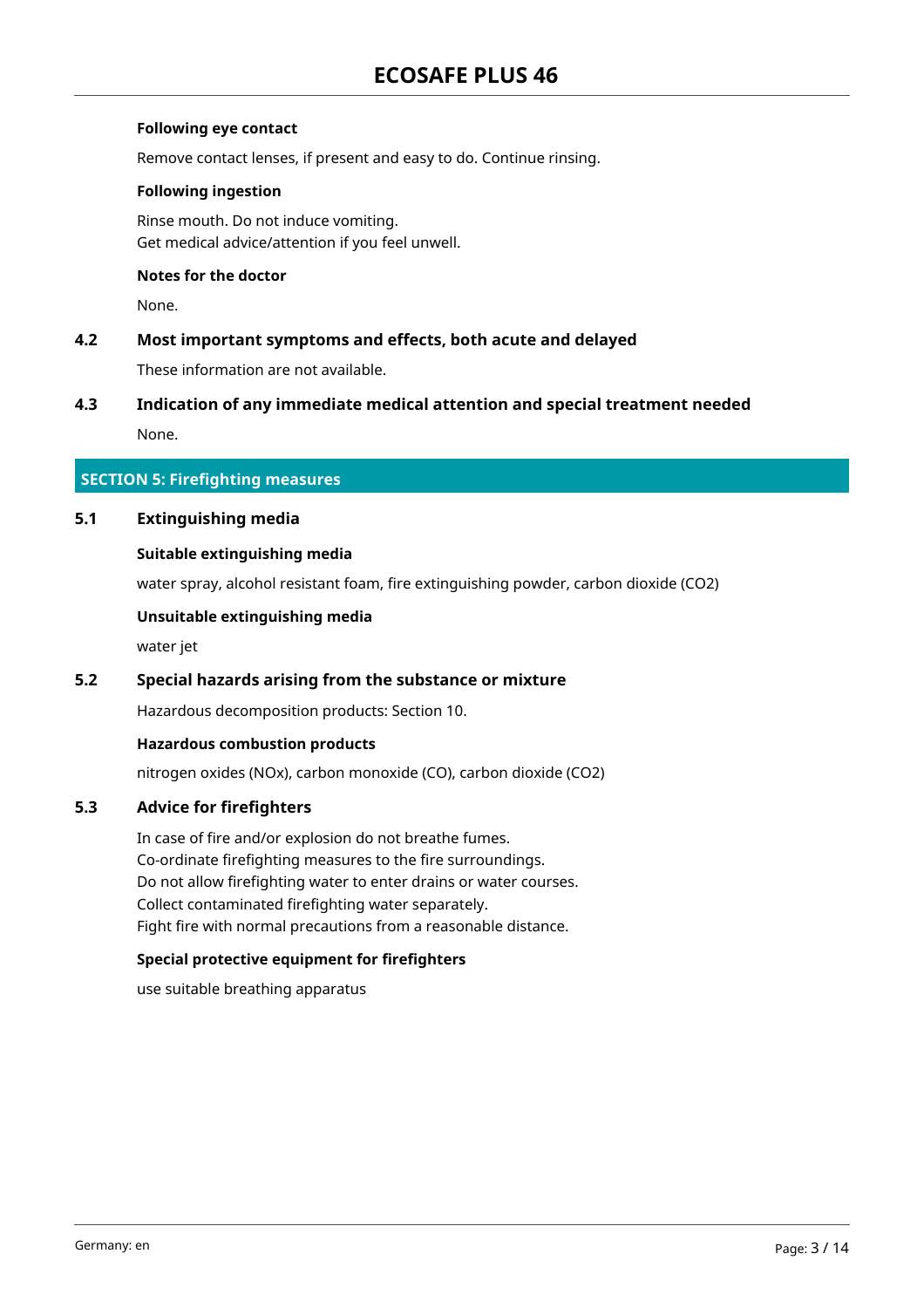## **SECTION 6: Accidental release measures**

#### **6.1 Personal precautions, protective equipment and emergency procedures**

#### **For non-emergency personnel**

#### Ventilate affected area.

Wearing of suitable protective equipment (including personal protective equipment referred to under Section 8 of the safety data sheet) to prevent any contamination of skin, eyes and personal clothing.

#### **For emergency responders**

Wear breathing apparatus if exposed to vapours/dust/spray/gases.

#### **6.2 Environmental precautions**

Keep away from drains, surface and ground water. Retain contaminated washing water and dispose of it.

## **6.3 Methods and material for containment and cleaning up**

#### **Advice on how to clean up a spill**

Collect spillage. Absorbent material (e.g. sand, diatomaceous earth, acid binder, universal binder, sawdust, etc.).

#### **Appropriate containment techniques**

Use of adsorbent materials.

## **Other information relating to spills and releases**

Place in appropriate containers for disposal. Ventilate affected area.

#### **6.4 Reference to other sections**

Hazardous combustion products: see section 5. Personal protective equipment: see section 8. Incompatible materials: see section 10. Disposal considerations: see section 13.

## **SECTION 7: Handling and storage**

## **7.1 Precautions for safe handling**

Avoid contact with skin and eyes. Do not breathe vapour/spray.

#### **Measures to prevent fire as well as aerosol and dust generation**

Use local and general ventilation.

#### **Specific notes/details**

None.

#### **Measures to protect the environment**

Avoid release to the environment.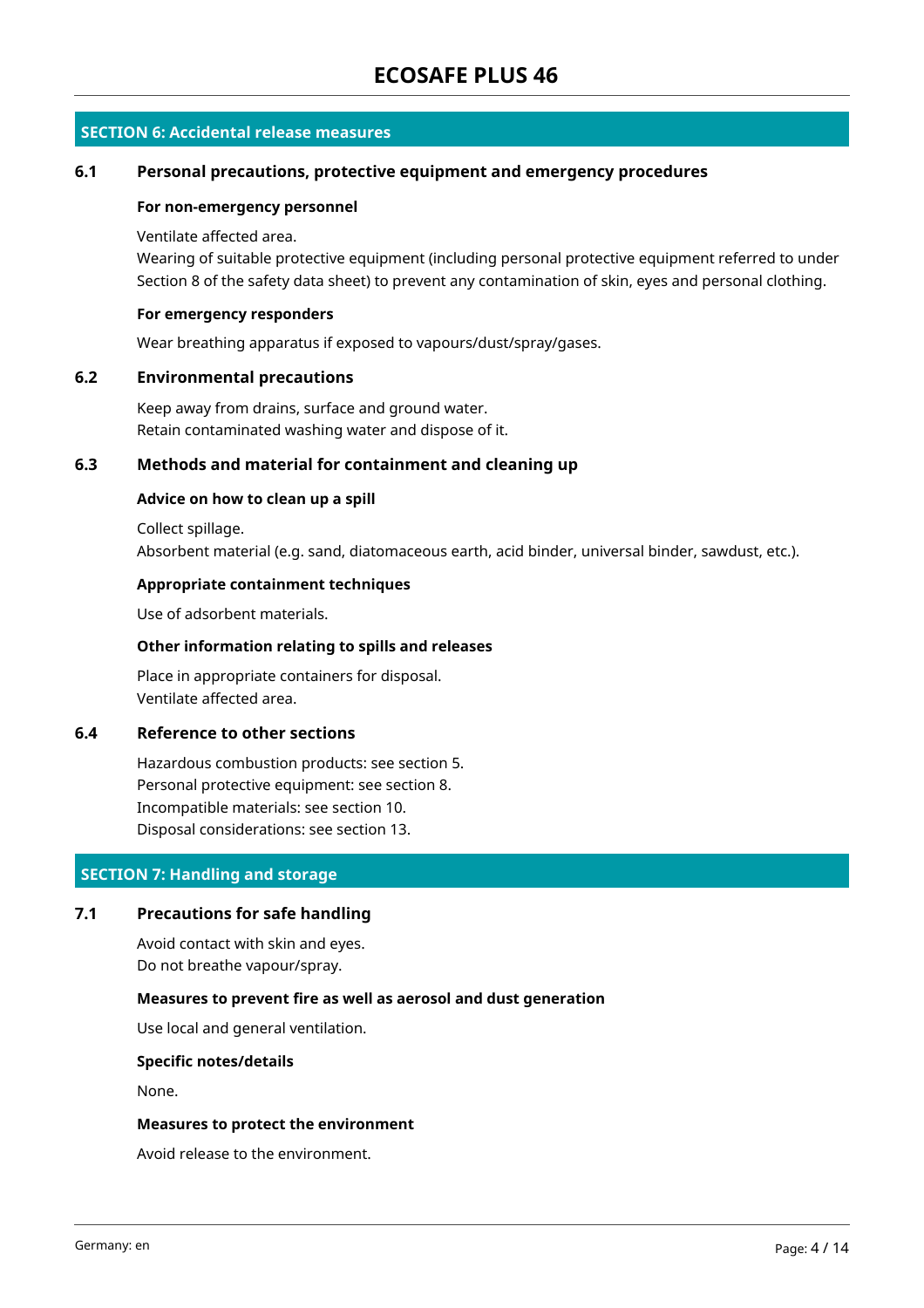## **Advice on general occupational hygiene**

Do not eat, drink and smoke in work areas. Wash hands after use. Preventive skin protection (barrier creams/ointments) is recommended. Remove contaminated clothing and protective equipment before entering eating areas.

## **7.2 Conditions for safe storage, including any incompatibilities**

#### **Flammability hazards**

Keep away from heat, hot surfaces, sparks, open flames and other ignition sources. No smoking.

#### **Incompatible substances or mixtures**

Incompatible materials: see section 10.

#### **Protect against external exposure, such as**

frost

## **Consideration of other advice**

Keep away from food, drink and animal feeding stuffs.

#### **Ventilation requirements**

Provision of sufficient ventilation.

## **Packaging compatibilities**

Keep only in original container.

## **7.3 Specific end use(s)**

No information available.

## **SECTION 8: Exposure controls/personal protection**

## **8.1 Control parameters**

|              | Occupational exposure limit values (Workplace Exposure Limits)             |                |                 |                     |                           |                      |                                     |                             |                 |
|--------------|----------------------------------------------------------------------------|----------------|-----------------|---------------------|---------------------------|----------------------|-------------------------------------|-----------------------------|-----------------|
| Coun-<br>try | <b>Name of agent</b>                                                       | <b>CAS No</b>  | Identi-<br>fier | <b>TWA</b><br>[ppm] | <b>TWA</b><br>[mg/m $3$ ] | <b>STEL</b><br>[ppm] | <b>STEL</b><br>[mq/m <sup>3</sup> ] | <b>Nota-</b><br><b>tion</b> | <b>Source</b>   |
| DE           | polyethylene<br>glycol (PEG 200-<br>600)                                   | 25322-<br>68-3 | AGW             |                     | 200                       |                      | 400                                 | Y, i                        | <b>TRGS 900</b> |
| DE.          | Polyethylene gly-<br>cols (PEG) (aver-<br>age molecular<br>weight 200-600) | 25322-<br>68-3 | <b>MAK</b>      |                     | 250                       |                      | 500                                 |                             | <b>DFG</b>      |

#### **Notation**

i inhalable fraction STEL short-term exposure limit: a limit value above which exposure should not occur and which is related to a 15 minute period (unless otherwise specified) TWA time-weighted average (long-term exposure limit): measured or calculated in relation to a reference period of 8 hours time-weighted average (unless otherwise specified)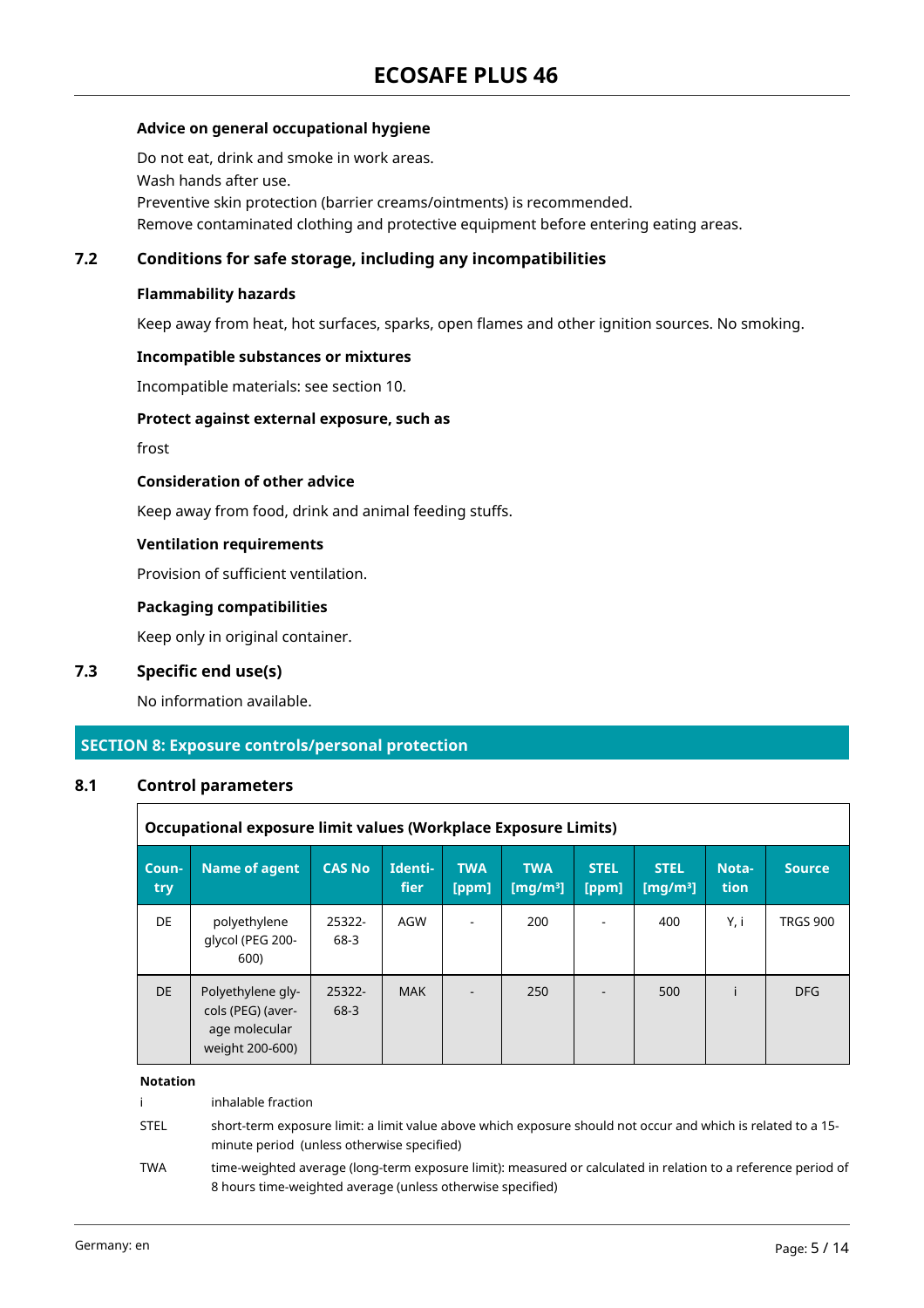## **Notation**

Y a risk of developmental toxicity does not need to be expected if the occupational exposure limit value and the biological limit value (BGW) are adhered to

#### **8.2 Exposure controls**

#### **Appropriate engineering controls**

General ventilation.

#### **Individual protection measures (personal protective equipment)**

#### **Eye/face protection**

Wear eye/face protection.

#### **Hand protection**

| <b>Protective gloves</b> |                           |                                                    |
|--------------------------|---------------------------|----------------------------------------------------|
| <b>Material</b>          | <b>Material thickness</b> | <b>Breakthrough times of the glove</b><br>material |
| no information available | no information available  | no information available                           |

Wear suitable gloves.

Chemical protection gloves are suitable, which are tested according to EN 374.

Check leak-tightness/impermeability prior to use.

In the case of wanting to use the gloves again, clean them before taking off and air them well. For special purposes, it is recommended to check the resistance to chemicals of the protective gloves mentioned above together with the supplier of these gloves.

## **Respiratory protection**

In case of inadequate ventilation wear respiratory protection.

Type: A-P2 (combined filters against particles and organic gases and vapours, colour code: Brown/ White).

## **Environmental exposure controls**

Use appropriate container to avoid environmental contamination. Keep away from drains, surface and ground water.

## **SECTION 9: Physical and chemical properties**

## **9.1 Information on basic physical and chemical properties**

| <b>Physical state</b>                                       | liquid          |
|-------------------------------------------------------------|-----------------|
| Colour                                                      | red             |
| Odour                                                       | characteristic  |
| Pourpoint                                                   | $-20 °C$        |
| Boiling point or initial boiling point and boiling<br>range | not determined  |
| <b>Flammability</b>                                         | non-combustible |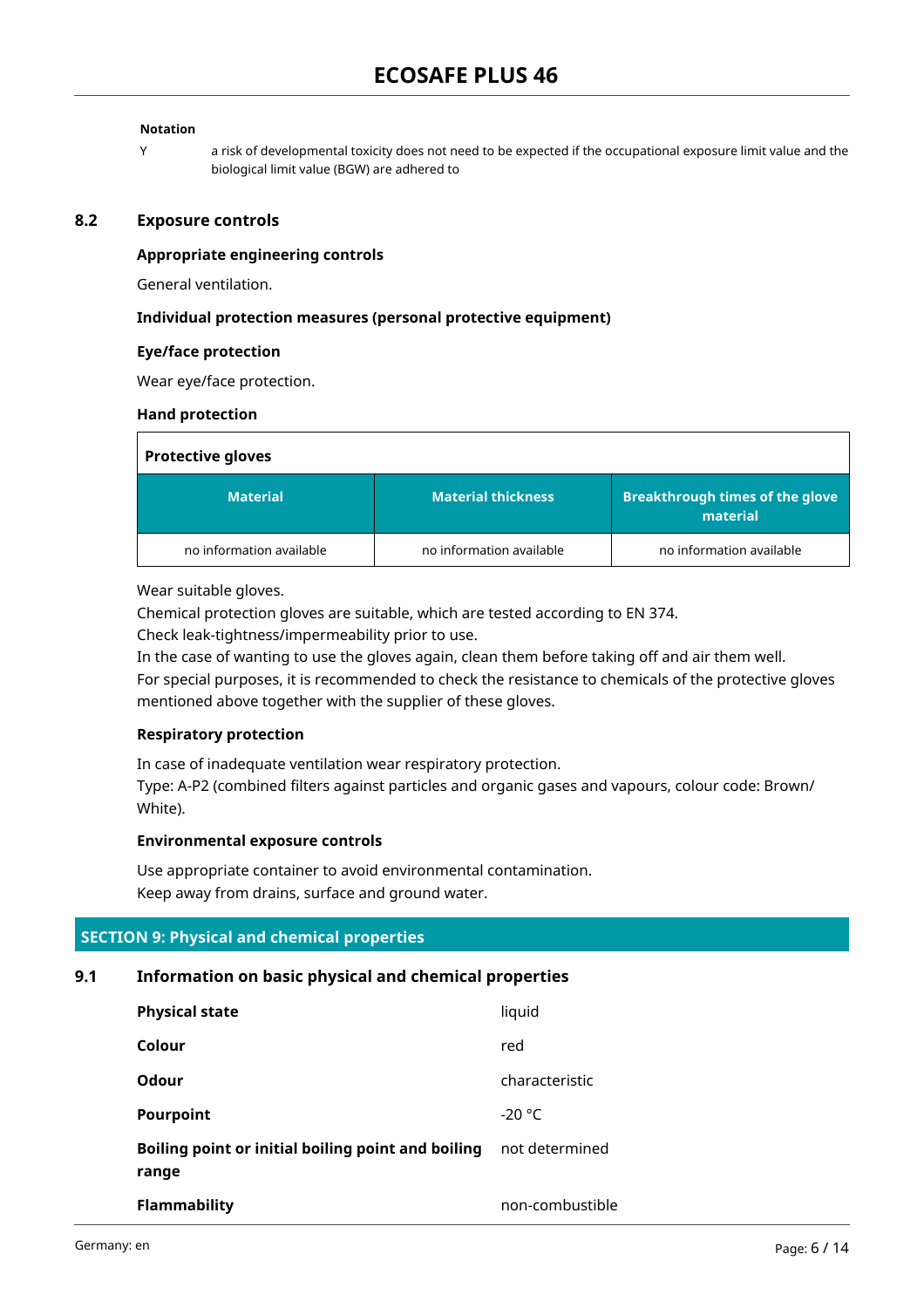# **ECOSAFE PLUS 46**

|     | Lower and upper explosion limit                                  | not determined                                                 |
|-----|------------------------------------------------------------------|----------------------------------------------------------------|
|     | <b>Flash point</b>                                               | not determined                                                 |
|     | <b>Auto-ignition temperature</b>                                 | not determined                                                 |
|     | <b>Decomposition temperature</b>                                 | not relevant                                                   |
|     | pH (value)                                                       | $8,5 - 9$                                                      |
|     | <b>Kinematic viscosity</b>                                       | 41 – 50,6 $\text{mm}^2$ / <sub>s</sub> at 40 °C                |
|     | <b>Dynamic viscosity</b>                                         | not determined                                                 |
|     | Solubility(ies)                                                  |                                                                |
|     | Water solubility                                                 | miscible in any proportion                                     |
|     | Partition coefficient n-octanol/water (log value) not determined |                                                                |
|     | Vapour pressure                                                  | not determined                                                 |
|     | Density and/or relative density                                  |                                                                |
|     | Density                                                          | 1,05 – 1,1 $9/_{cm^3}$ at 15,5 °C                              |
|     | Relative vapour density                                          | information on this property is not available                  |
|     |                                                                  |                                                                |
|     | <b>Particle characteristics</b>                                  | not relevant<br>(liquid)                                       |
| 9.2 | <b>Other information</b>                                         |                                                                |
|     | Information with regard to physical hazard<br>classes            | hazard classes acc. to GHS (physical hazards):<br>not relevant |
|     | <b>Other safety characteristics</b>                              | there is no additional information                             |
|     |                                                                  |                                                                |

# **SECTION 10: Stability and reactivity**

# **10.1 Reactivity**

This material is not reactive under normal ambient conditions.

## **10.2 Chemical stability**

The material is stable under normal ambient and anticipated storage and handling conditions of temperature and pressure.

## **10.3 Possibility of hazardous reactions**

No known hazardous reactions.

#### **10.4 Conditions to avoid**

There are no specific conditions known which have to be avoided.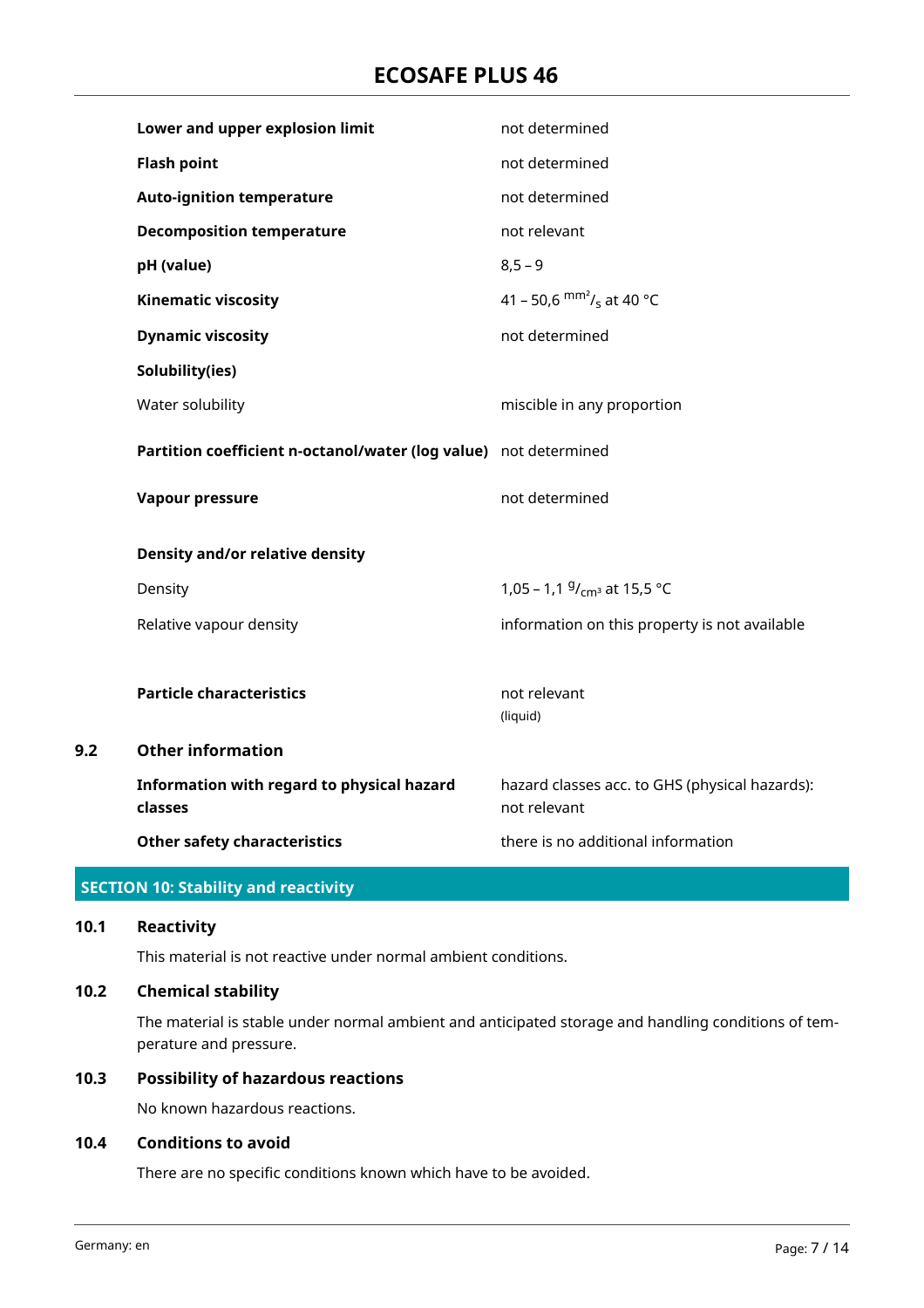## **10.5 Incompatible materials**

acids, oxidisers

## **10.6 Hazardous decomposition products**

Reasonably anticipated hazardous decomposition products produced as a result of use, storage, spill and heating are not known.

Hazardous combustion products: see section 5.

## **SECTION 11: Toxicological information**

## **11.1 Information on hazard classes as defined in Regulation (EC) No 1272/2008**

#### **Classification procedure**

If not otherwise specified the classification is based on: Ingredients of the mixture (additivity formula).

## **Classification according to GHS (1272/2008/EC, CLP)**

This mixture does not meet the criteria for classification in accordance with Regulation No 1272/2008/ EC.

## **Acute toxicity**

Test data are not available for the complete mixture.

#### **Skin corrosion/irritation**

Classification could not be established because: Data are lacking, inconclusive, or conclusive but not sufficient for classification.

## **Serious eye damage/eye irritation**

Classification could not be established because: Data are lacking, inconclusive, or conclusive but not sufficient for classification.

## **Respiratory or skin sensitisation**

Contains 2,2'-[[(5-methyl-1H-benzotriazol-1-yl)methyl]imino]bisethanol. May produce an allergic reaction.

#### **Germ cell mutagenicity**

Classification could not be established because: Data are lacking, inconclusive, or conclusive but not sufficient for classification.

## **Carcinogenicity**

Classification could not be established because: Data are lacking, inconclusive, or conclusive but not sufficient for classification.

#### **Reproductive toxicity**

Classification could not be established because: Data are lacking, inconclusive, or conclusive but not sufficient for classification.

## **Specific target organ toxicity - single exposure**

Classification could not be established because: Data are lacking, inconclusive, or conclusive but not sufficient for classification.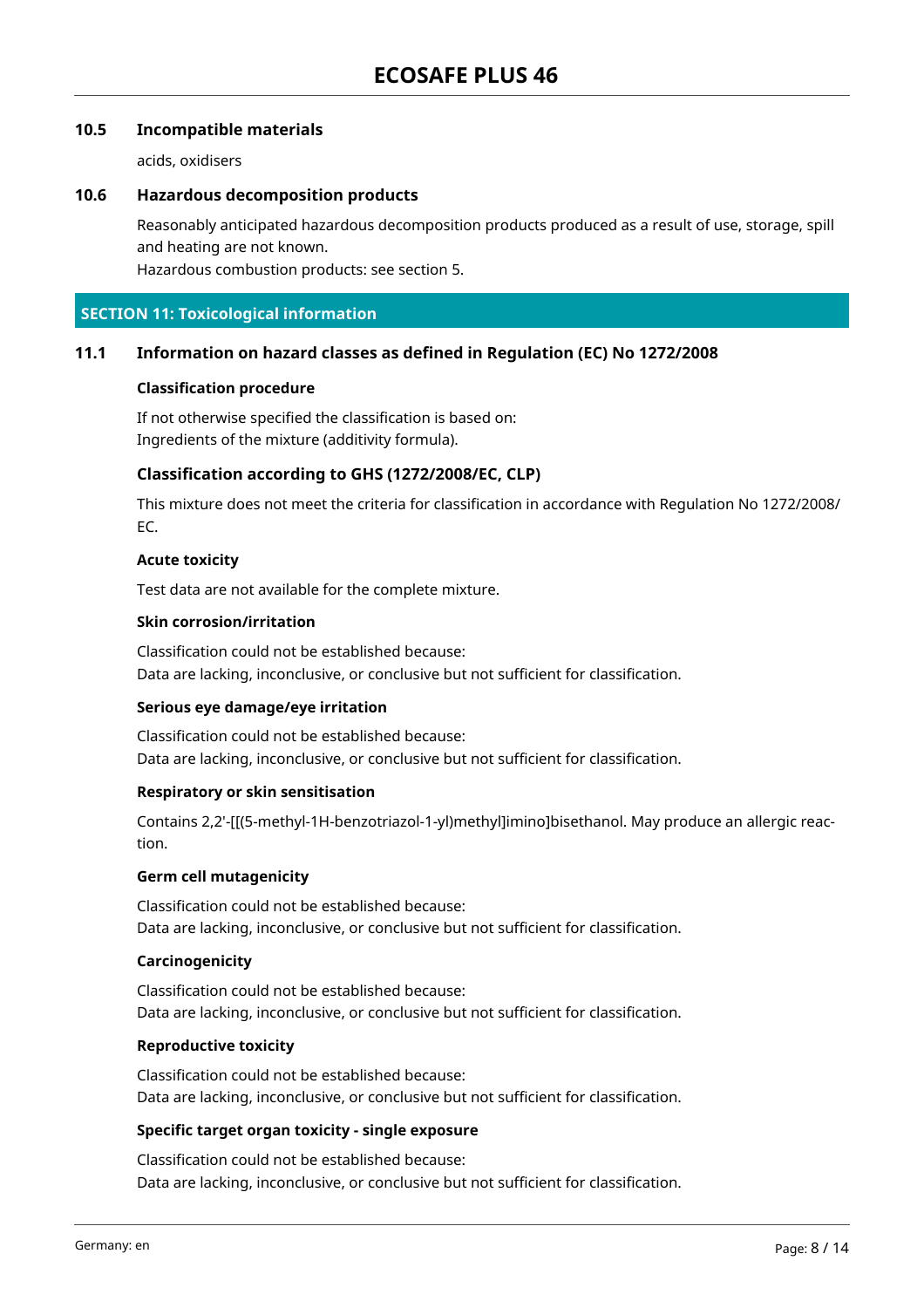## **Specific target organ toxicity - repeated exposure**

Classification could not be established because: Data are lacking, inconclusive, or conclusive but not sufficient for classification.

#### **Aspiration hazard**

Shall not be classified as presenting an aspiration hazard.

## **11.2 Information on other hazards**

There is no additional information.

#### **Endocrine disrupting properties**

None of the ingredients are listed.

## **SECTION 12: Ecological information**

## **12.1 Toxicity**

#### **Aquatic toxicity (acute)**

Test data are not available for the complete mixture.

#### **Aquatic toxicity (chronic)**

Test data are not available for the complete mixture.

## **12.2 Persistence and degradability**

| <b>Process of degradability</b> |                            |             |                      |               |  |  |
|---------------------------------|----------------------------|-------------|----------------------|---------------|--|--|
| <b>Process</b>                  | <b>Degradation</b><br>rate | <b>Time</b> | <b>Method</b>        | <b>Source</b> |  |  |
| oxygen depletion                | 61 %                       | 10d         | OECD Guideline 301 F | manufacturer  |  |  |
| oxygen depletion                | 63%                        | 28d         | OECD Guideline 301 F | manufacturer  |  |  |

## **Biodegradation**

The relevant substances of the mixture are readily biodegradable.

#### **Persistence**

No data available.

## **12.3 Bioaccumulative potential**

Test data are not available for the complete mixture.

## **12.4 Mobility in soil**

No data available.

## **12.5 Results of PBT and vPvB assessment**

This mixture does not contain any substances that are assessed to be a PBT or a vPvB.

## **12.6 Endocrine disrupting properties**

None of the ingredients are listed.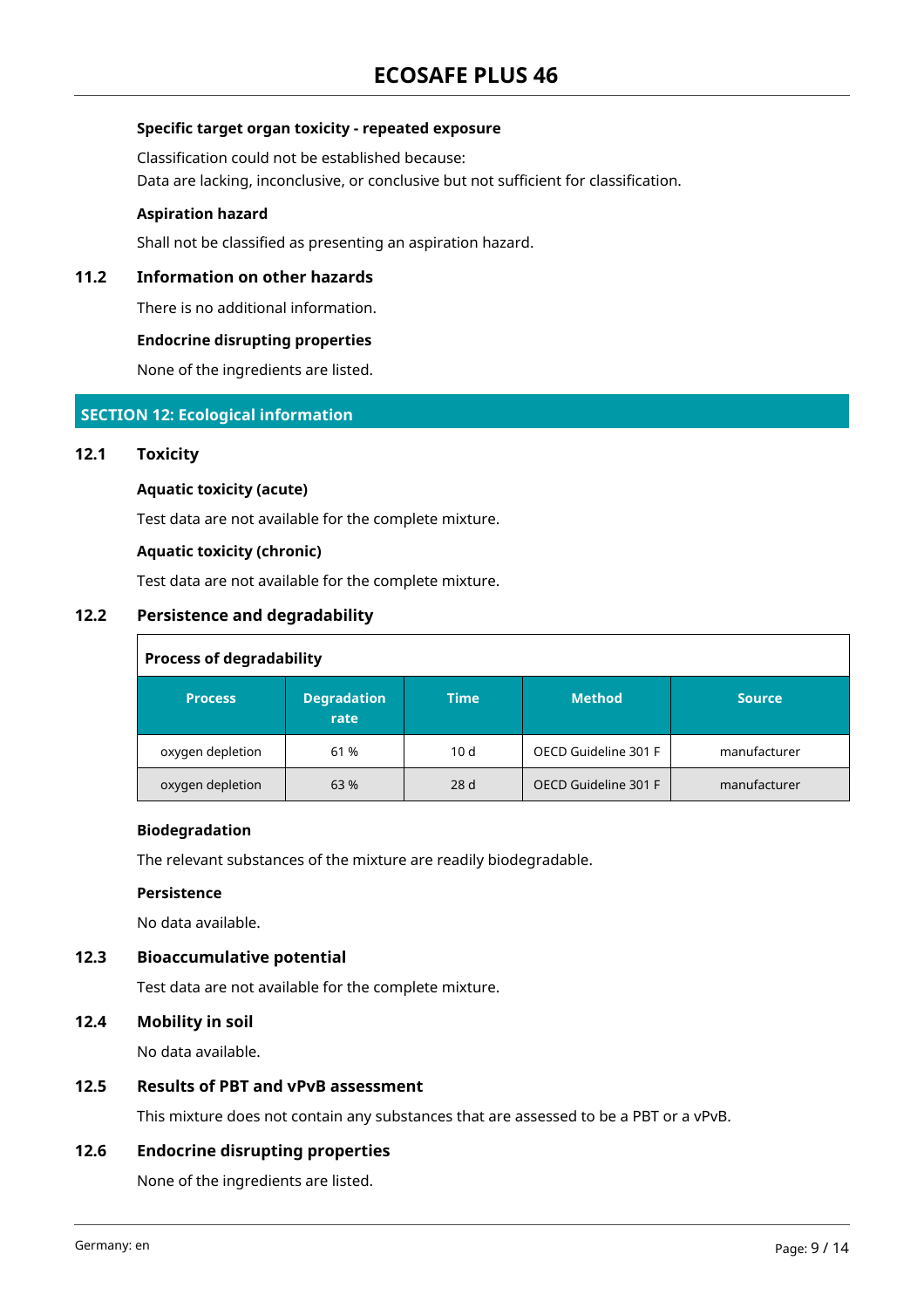## **12.7 Other adverse effects**

Data are not available.

## **Remarks**

Wassergefährdungsklasse, WGK (water hazard class): 1

## **SECTION 13: Disposal considerations**

#### **13.1 Waste treatment methods**

Dispose of contents/container in accordance with local/regional/national/international regulations.

#### **Sewage disposal-relevant information**

Do not empty into drains.

## **Waste treatment of containers/packagings**

Completely emptied packages can be recycled. Handle contaminated packages in the same way as the substance itself.

## **Remarks**

Please consider the relevant national or regional provisions.

# **SECTION 14: Transport information**

| 14.1 | UN number or ID number              | not assigned             |
|------|-------------------------------------|--------------------------|
| 14.2 | UN proper shipping name             |                          |
| 14.3 | <b>Transport hazard class(es)</b>   |                          |
| 14.4 | Packing group                       | $\overline{\phantom{0}}$ |
| 14.5 | <b>Environmental hazards</b>        |                          |
| 14.6 | <b>Special precautions for user</b> |                          |
|      |                                     |                          |

**14.7 Maritime transport in bulk according to IMO instruments**

## **SECTION 15: Regulatory information**

**15.1 Safety, health and environmental regulations/legislation specific for the substance or mixture**

**Relevant provisions of the European Union (EU)**

**Restrictions according to REACH, Annex XVII**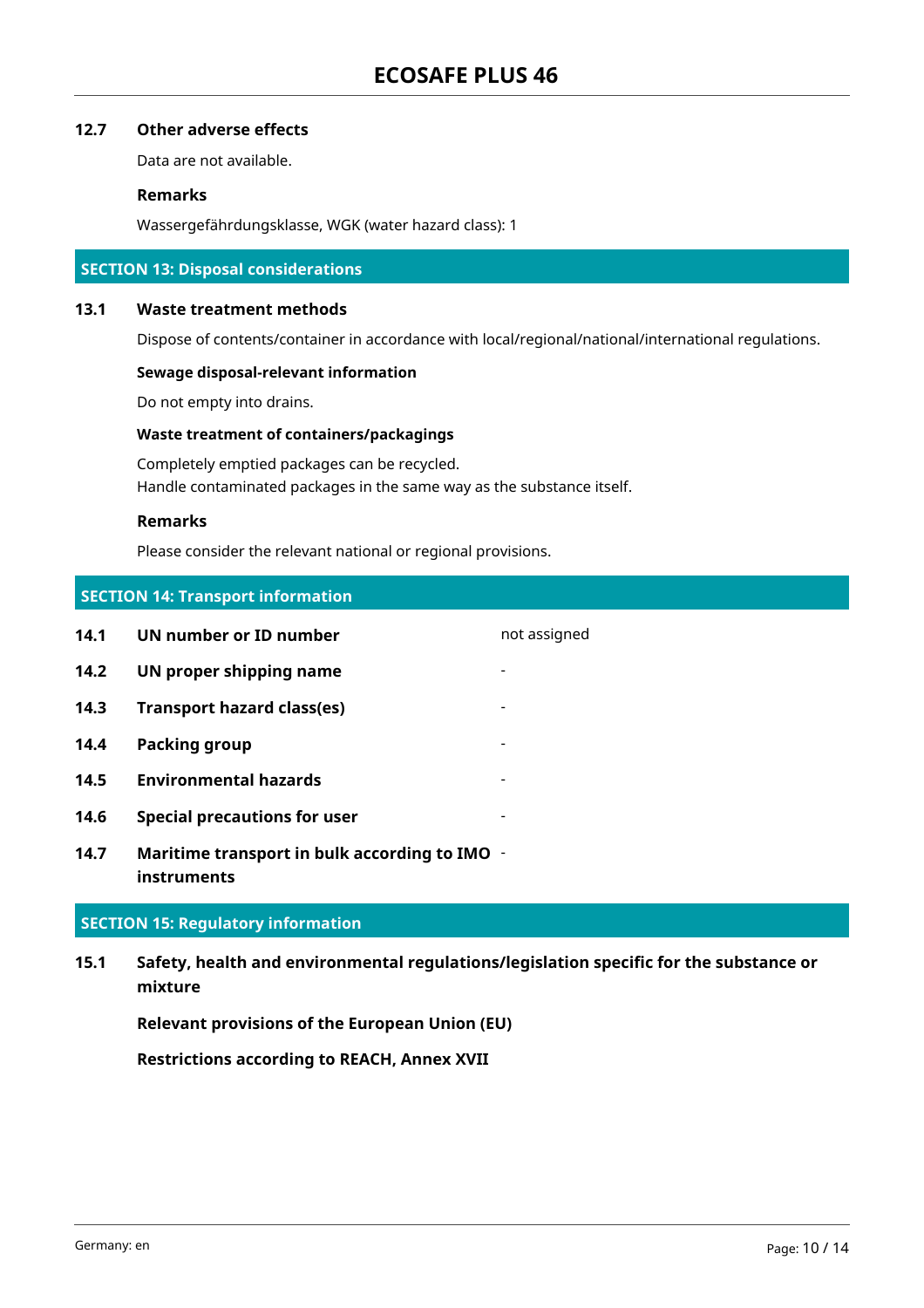# **ECOSAFE PLUS 46**

| 'Name                                                             | <b>Name acc. to inventory</b>                                                                            | <b>CAS No</b> | <b>Restriction</b> |
|-------------------------------------------------------------------|----------------------------------------------------------------------------------------------------------|---------------|--------------------|
| 2,2'-[[(5-methyl-1H-benzotriazol-1-<br>yl)methyl]imino]bisethanol | this product meets the criteria for clas-<br>sification in accordance with Regulation<br>No 1272/2008/EC |               | R3                 |

#### **Legend**

R3 1. Shall not be used in:

- ornamental articles intended to produce light or colour effects by means of different phases, for example in ornamental lamps and ashtrays,

- tricks and jokes,

- games for one or more participants, or any article intended to be used as such, even with ornamental aspects, 2. Articles not complying with paragraph 1 shall not be placed on the market.

3. Shall not be placed on the market if they contain a colouring agent, unless required for fiscal reasons, or perfume, or both, if they:

— can be used as fuel in decorative oil lamps for supply to the general public, and

— present an aspiration hazard and are labelled with H304.

4. Decorative oil lamps for supply to the general public shall not be placed on the market unless they conform to the European Standard on Decorative oil lamps (EN 14059) adopted by the European Committee for Standardisation (CEN).

5. Without prejudice to the implementation of other Union provisions relating to the classification, labelling and packaging of substances and mixtures, suppliers shall ensure, before the placing on the market, that the following requirements are met:

(a) lamp oils, labelled with H304, intended for supply to the general public are visibly, legibly and indelibly marked as follows: "Keep lamps filled with this liquid out of the reach of children"; and, by 1 December 2010, "Just a sip of lamp oil – or even sucking the wick of lamps – may lead to life-threatening lung damage"; (b) grill lighter fluids, labelled with H304, intended for supply to the general public are legibly and indelibly marked by 1 December 2010 as follows: 'Just a sip of grill lighter fluid may lead to life threatening lung damage'; (c) lamps oils and grill lighters, labelled with H304, intended for supply to the general public are packaged in black opaque containers not exceeding 1 litre by 1 December 2010.';

## **List of substances subject to authorisation (REACH, Annex XIV) / SVHC - candidate list**

None of the ingredients are listed.

#### **Seveso Directive**

Not assigned.

## **Directive on the restriction of the use of certain hazardous substances in electrical and electronic equipment (RoHS)**

None of the ingredients are listed.

## **Regulation on the marketing and use of explosives precursors**

None of the ingredients are listed.

## **Regulation on substances that deplete the ozone layer (ODS)**

None of the ingredients are listed.

## **Regulation concerning the export and import of hazardous chemicals (PIC)**

None of the ingredients are listed.

## **Regulation on persistent organic pollutants (POP)**

None of the ingredients are listed.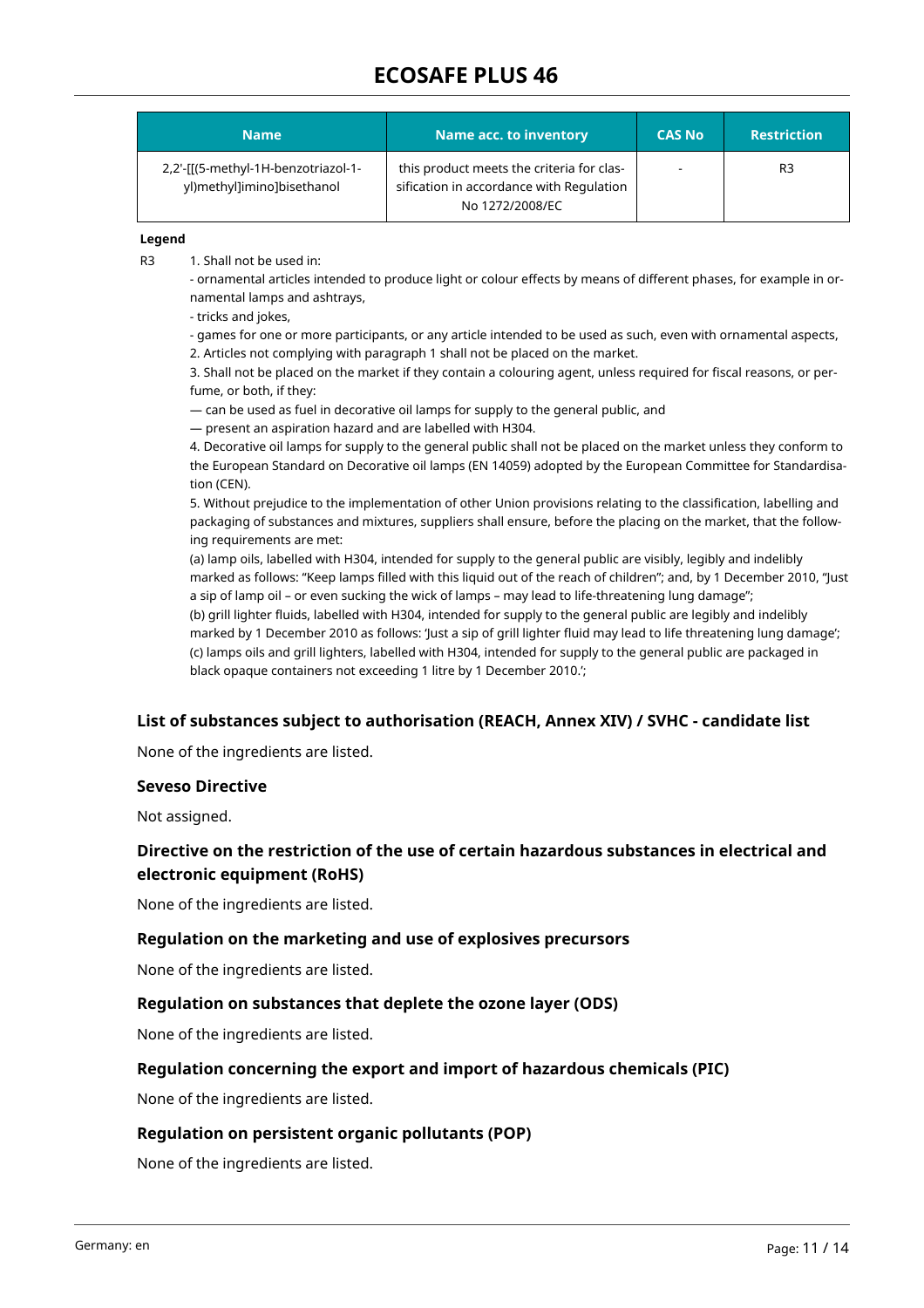## **National regulations (Germany)**

## **Verordnung über Anlagen zum Umgang mit wassergefährdenden Stoffen (Ordinance on facilities for handling substances hazardous to water) (AwSV)**

Wassergefährdungsklasse, WGK (water hazard class) 1 - classification acc. to annex 1 (AwSV)

## **Technical instructions on air quality control (Germany)**

| <b>Number</b> | <b>Group of substances</b> | <b>Class</b>             | Conc.         | <b>Mass flow</b>  | <b>Mass con-</b><br><b>centration</b> | Nota-<br>tion. |
|---------------|----------------------------|--------------------------|---------------|-------------------|---------------------------------------|----------------|
| 5.2.5         | organic substances         | $\overline{\phantom{a}}$ | $\geq$ 25 wt% | $0.5\ {\rm kg/h}$ | 50 $mg/m3$                            |                |

#### **Notation**

3) a total mass flow of 0.50 kg/h or a total mass concentration of 50 mg/m<sup>3</sup>, each of which to be indicated as total carbon, shall not be exceeded (except organic particulate matter)

## **Storage of hazardous substances in non-stationary containers (TRGS 510) (Germany)**

Storage class (LGK) 12

(non-combustible liquids)

## **Other information**

Observe employment restrictions for young people according to § 22 JArbSchG. Observe occupational restrictions for mothers acc. to § 11 MuSchG!

## **15.2 Chemical Safety Assessment**

No Chemical Safety Assessment has been carried out for this mixture by the supplier. Chemical safety assessments for substances in this mixture were not carried out.

## **SECTION 16: Other information**

## **Abbreviations and acronyms**

| Abbr.      | <b>Descriptions of used abbreviations</b>                                                                                                                                                                                     |
|------------|-------------------------------------------------------------------------------------------------------------------------------------------------------------------------------------------------------------------------------|
| Acute Tox. | Acute toxicity                                                                                                                                                                                                                |
| <b>ADN</b> | Accord européen relatif au transport international des marchandises dangereuses par voies de nav-<br>igation intérieures (European Agreement concerning the International Carriage of Dangerous Goods<br>by Inland Waterways) |
| <b>ADR</b> | Accord relatif au transport international des marchandises dangereuses par route (Agreement con-<br>cerning the International Carriage of Dangerous Goods by Road)                                                            |
| AGW        | Workplace exposure limit                                                                                                                                                                                                      |
| <b>ATE</b> | <b>Acute Toxicity Estimate</b>                                                                                                                                                                                                |
| CAS        | Chemical Abstracts Service (service that maintains the most comprehensive list of chemical sub-<br>stances)                                                                                                                   |
| <b>CLP</b> | Regulation (EC) No 1272/2008 on classification, labelling and packaging of substances and mixtures                                                                                                                            |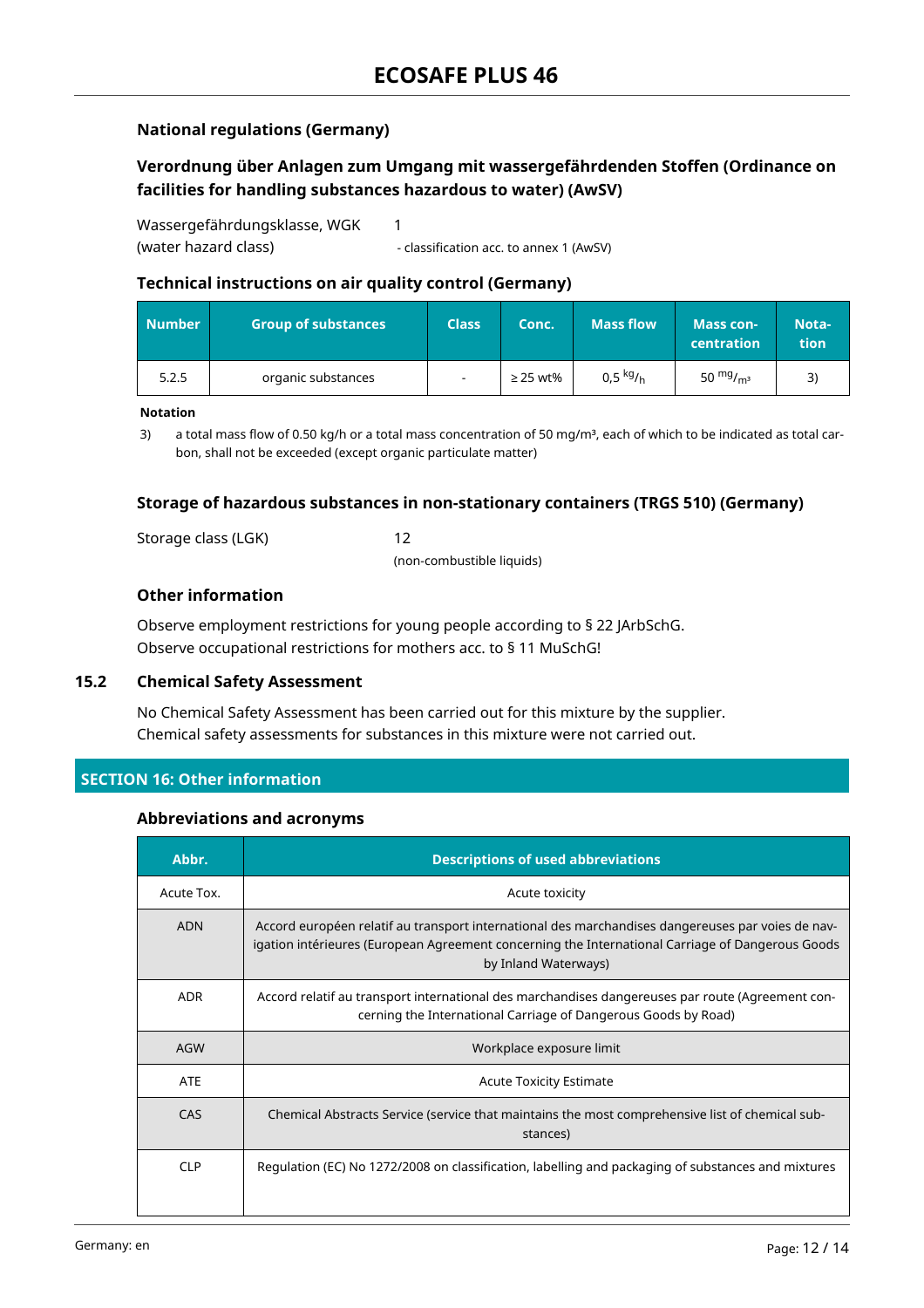# **ECOSAFE PLUS 46**

| Abbr.           | <b>Descriptions of used abbreviations</b>                                                                                                                                            |
|-----------------|--------------------------------------------------------------------------------------------------------------------------------------------------------------------------------------|
| <b>DFG</b>      | Deutsche Forschungsgemeinschaft MAK-und BAT-Werte-Liste, Senatskommission zur Prüfung<br>gesundheitsschädlicher Arbeitsstoffe, Wiley-VCH, Weinheim                                   |
| <b>DGR</b>      | Dangerous Goods Regulations (see IATA/DGR)                                                                                                                                           |
| EC No           | The EC Inventory (EINECS, ELINCS and the NLP-list) is the source for the seven-digit EC number, an<br>identifier of substances commercially available within the EU (European Union) |
| <b>EINECS</b>   | European Inventory of Existing Commercial Chemical Substances                                                                                                                        |
| <b>ELINCS</b>   | European List of Notified Chemical Substances                                                                                                                                        |
| Eye Dam.        | Seriously damaging to the eye                                                                                                                                                        |
| Eye Irrit.      | Irritant to the eye                                                                                                                                                                  |
| <b>GHS</b>      | "Globally Harmonized System of Classification and Labelling of Chemicals" developed by the United<br><b>Nations</b>                                                                  |
| <b>IATA</b>     | <b>International Air Transport Association</b>                                                                                                                                       |
| <b>IATA/DGR</b> | Dangerous Goods Regulations (DGR) for the air transport (IATA)                                                                                                                       |
| <b>IMDG</b>     | International Maritime Dangerous Goods Code                                                                                                                                          |
| index No        | The Index number is the identification code given to the substance in Part 3 of Annex VI to Regula-<br>tion (EC) No 1272/2008                                                        |
| <b>LGK</b>      | Lagerklasse (storage class according to TRGS 510, Germany)                                                                                                                           |
| <b>NLP</b>      | No-Longer Polymer                                                                                                                                                                    |
| <b>PBT</b>      | Persistent, Bioaccumulative and Toxic                                                                                                                                                |
| ppm             | Parts per million                                                                                                                                                                    |
| <b>REACH</b>    | Registration, Evaluation, Authorisation and Restriction of Chemicals                                                                                                                 |
| <b>RID</b>      | Règlement concernant le transport International ferroviaire des marchandises Dangereuses (Regula-<br>tions concerning the International carriage of Dangerous goods by Rail)         |
| Skin Sens.      | Skin sensitisation                                                                                                                                                                   |
| <b>STEL</b>     | Short-term exposure limit                                                                                                                                                            |
| <b>SVHC</b>     | Substance of Very High Concern                                                                                                                                                       |
| <b>TRGS</b>     | Technische Regeln für GefahrStoffe (technical rules for hazardous substances, Germany)                                                                                               |
| <b>TRGS 900</b> | Arbeitsplatzgrenzwerte (TRGS 900)                                                                                                                                                    |
| <b>TWA</b>      | Time-weighted average                                                                                                                                                                |
| vPvB            | Very Persistent and very Bioaccumulative                                                                                                                                             |

# **Key literature references and sources for data**

Regulation (EC) No 1272/2008 on classification, labelling and packaging of substances and mixtures. Regulation (EC) No. 1907/2006 (REACH).